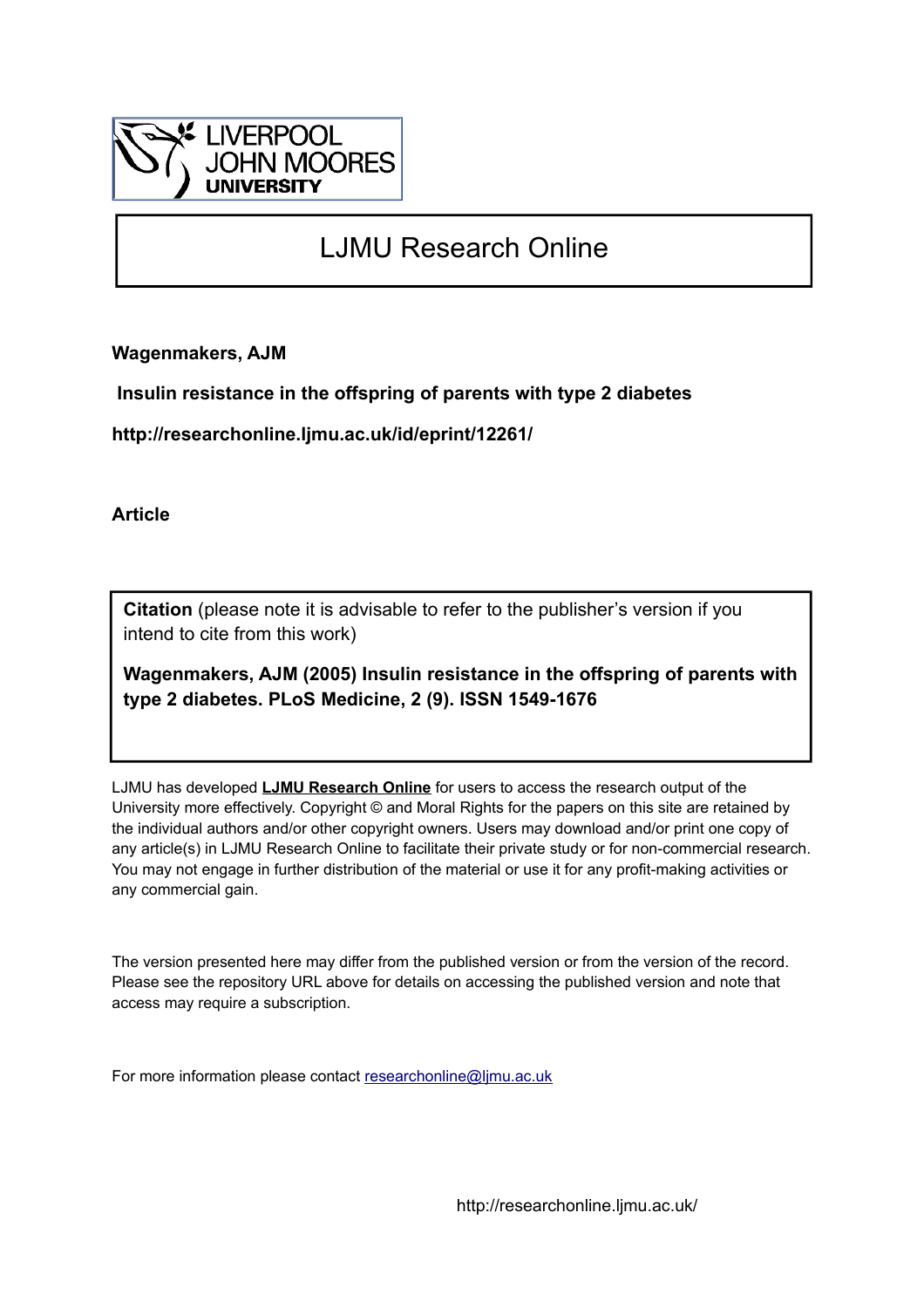#### **Perspectives**

# **Insulin Resistance in the Offspring of Parents with Type 2 Diabetes**

**Anton J. M. Wagenmakers**

The global epidemic of type 2 diabetes is a pressing public health concern associated with a rapidly growing socioeconomic burden. Insulin resistance (IR) is an early event in the pathogenesis of type 2 diabetes. IR is characterised by a reduced ability of insulin to stimulate glucose uptake in skeletal muscle and by hyperglycaemia (high blood glucose concentration), at first only in periods following meal ingestion but later also in the overnight-fasted state.

In patients with type 2 diabetes, IR is progressive and after several years often leads to the development of secondary diabetes symptoms (including hypertriglyceridaemia, obesity, and pathology of the macroand microvasculature). Eventually (after more than ten years) severe medical complications may develop, including retinopathy, neuropathy, tissue necrosis in the extremities, renal failure, and cardiomyopathy.

A progressive reduction over the last few decades of daily engagement in physically demanding activities and the recent growth in unbalanced diets are generally considered to be the primary causes of the dramatic rise in type 2 diabetes [1]. A genetic predisposition also runs in families and populations. In this month's *PLoS Medicine*, Kitt Petersen and colleagues [2] report new information on the early events in the underlying pathogenic mechanism that leads to the development of IR.

#### **The Study's Findings**

The authors investigated young, lean offspring with IR of parents with type 2 diabetes [2]. The reason to select offspring with IR is that a metabolic defect observed in this group is likely to be an early event of genetic origin and, therefore, is potentially a primary cause of the subsequent development of type 2 diabetes.

The Perspectives section is for experts to discuss the clinical practice or public health implications of a published article that is freely available online.



DOI: 10.1371/journal.pmed.0020289.g001

diphosphate; NO, nitric oxide.

**Figure 1.** Potential Mechanisms Leading to Failure of Insulin to Stimulate Muscle ATP Turnover during a Hyperinsulinaemic–Euglycaemic Clamp in Offspring with IR The potential mechanisms are (1) a general mitochondrial dysfunction, reducing ATP production; (2) an impairment in the central nervous system (CNS) in the glucose- or insulin-induced excitation of muscle efferents, leading to reduced β-adrenergic activation of the muscle; (3) a reduced increase in mitochondrial ATP synthesis in response to activation of the β-adrenergic receptor (βAR); (4) a defect in insulin-induced opening of the terminal arterioles controlling blood flow through muscle fibre capillaries and, thus, preventing increases in the insulin concentration in the interstitial fluid and in binding of insulin to the insulin receptor (IR) in the muscle membrane; and (5) a molecular defect in the insulin signalling cascade in the muscle, leading to reduction in the insulin-induced

stimulation of muscle glucose uptake, glycogen synthesis, and protein synthesis. ADP, adenosine

The offspring with IR were studied during a hyperinsulinaemic– euglycaemic clamp. This test is traditionally used to diagnose IR. The test measures the ability of insulin to stimulate the clearance of glucose from the blood during a simultaneous infusion of insulin in supraphysiological quantities and of glucose in quantities sufficient to maintain the glucose concentration at a normal physiological level. Petersen and colleagues found that infusion of insulin increased the turnover rate of adenosine triphosphate (ATP) in the skeletal muscle of control participants by 90%, while only a 5%

**Citation:** Wagenmakers AJM (2005) Insulin resistance in the offspring of parents with type 2 diabetes. PLoS Med 2(9): e289.

**Copyright:** © 2005 Anton J. M. Wagenmakers. This is an open-access article distributed under the terms of the Creative Commons Attribution License, which permits unrestricted use, distribution, and reproduction in any medium, provided the original work and source are properly cited.

**Abbreviations:** ATP, adenosine triphosphate; FA, fatty acid; IR, insulin resistance

Anton J. M. Wagenmakers is Professor of Exercise Biochemistry, School of Sport and Exercise Sciences, University of Birmingham, Birmingham, United Kingdom. E-mail: a.wagenmakers@bham.ac.uk

**Competing Interests:** The author declares that no competing interests exist.

**DOI:** 10.1371/journal.pmed.0020289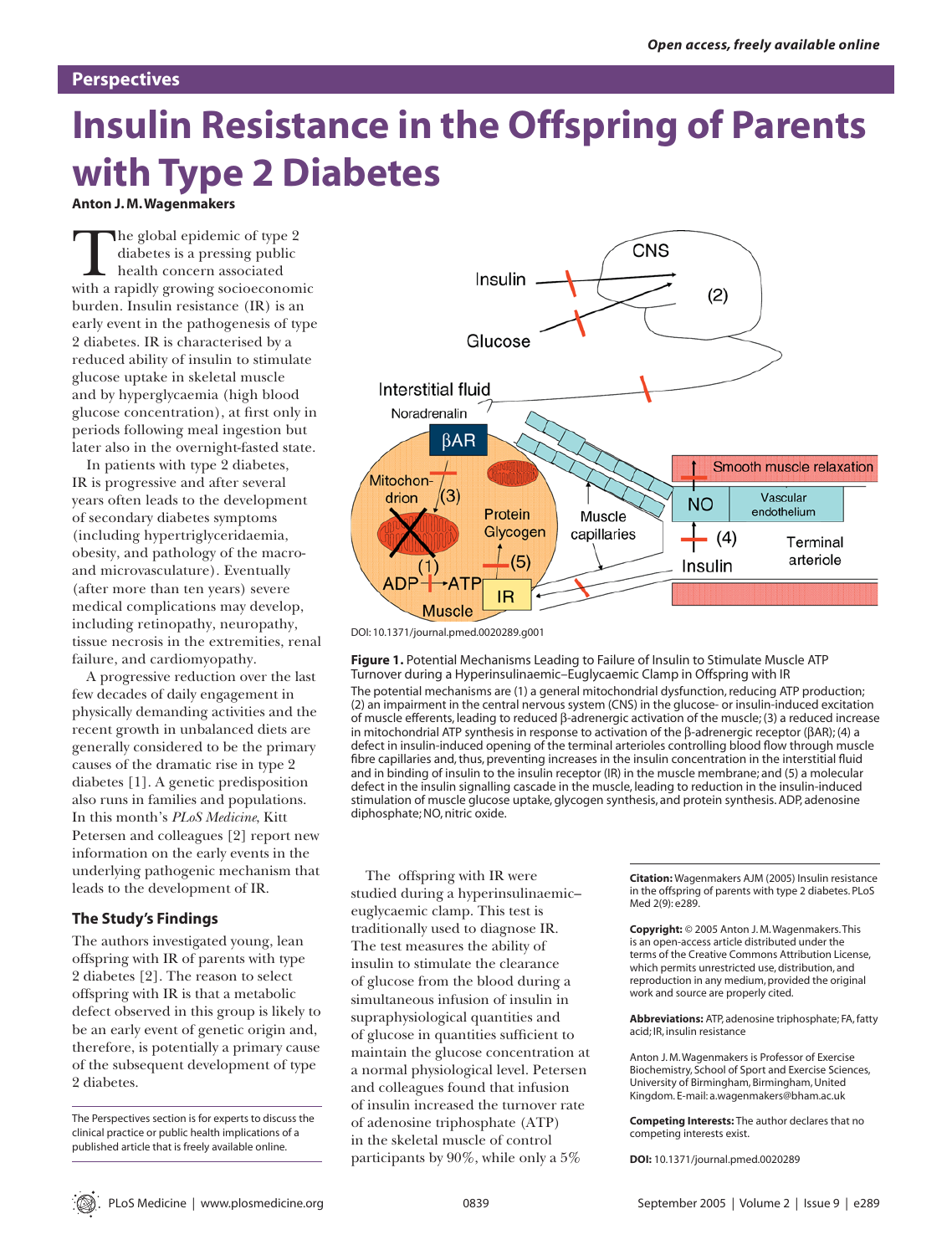increase (nonsignificant) was seen in offspring with IR. The increase in ATP turnover in the control participants means that the metabolic rate (energy expenditure) of the muscle goes up during the clamp study. In an earlier study by the same group of researchers [3], offspring with IR also were observed to have 30% lower rates of muscle ATP turnover in the overnightfasted state.

#### **What Do These Findings Mean?**

ATP in resting fasted muscles is only produced for purposes of cell maintenance and survival functions (for example, maintenance of sodium and potassium gradients, amino acid gradients, protein synthesis rates, and functional organelles and membranes). Hence, Petersen et al.'s observations suggest that either the basal energy requirement is reduced in muscles of individuals with IR (potentially at the expense of the maintenance of cell functions) or the major control systems for mitochondrial respiration (simultaneous ATP synthesis and consumption) are not properly working (Figure 1).

Petersen and colleagues favour the first explanation. They suggest that their combined observations point to a general mitochondrial dysfunction that impairs the ability of the mitochondria to synthesise ATP and oxidise fatty acids (FAs) at the normal resting rate, both in the basal overnight-fasted condition and after stimulation by insulin [2,3]. They also suggest that it is this mitochondrial dysfunction that causes IR.

The mitochondrial dysfunction is hypothesised to lead to a reduced ability to oxidise FAs and to the accumulation of triglycerides and FA metabolites (fatty AcylCoA, diacylglycerols, and ceramides). Such accumulation of triglycerides and FA metabolites has been repeatedly observed, both in skeletal muscle of obese individuals [4,5] with a reduced insulin sensitivity and in the muscle of healthy individuals given IR by the infusion of lipid emulsions and heparin [6]. These FA metabolites have been linked to the development of IR via a mechanism involving activation of protein kinase C and phosphorylation of the insulin receptor and IRS-1 at serine and threonine amino acid residues. Phosphorylation

at these wrong amino acid residues prevents insulin-induced tyrosine phosphorylation of the insulin receptor and IRS-1, and prevents activation of the insulin signalling cascade; therefore, this mechanism is presently regarded as the primary cause of IR at the molecular level in the muscle [4–6].

### **Regular exercise and training should be considered interventions to correct the reduction in insulin-induced muscle ATP turnover.**

But there is a problem with the assumption that a general mitochondrial dysfunction reduces both the basal and insulin-stimulated ATP production. In the muscle of both healthy control participants and patients with IR and type 2 diabetes, there is a large overcapacity in the ATP production capacity of skeletal muscle, allowing 5- to 20-fold increases in ATP turnover during exercise. Defects in resting mitochondrial ATP production, as occur in the muscle of patients with metabolic myopathies, lead to major reductions in the resting creatine phosphate/ATP ratio, and to a parallel increase in muscle lactate production as a consequence of a compensatory increase in the glycolytic ATP production. However, the offspring with IR in the previous studies by Petersen et al. [2,3] had normal resting creatine phosphate/ATP ratios and no change in muscle pH as a consequence of excessive lactate production. These fi ndings seem to argue against the hypothesis that there is a general mitochondrial defect in offspring with IR and patients with type 2 diabetes.

#### **Alternative Explanations for the Findings**

An important open question concerns the mechanism by which insulin would increase the resting muscle ATP turnover rate in the control participants. Total energy expenditure in human tissues can be roughly broken down in three components: (1) obligatory energy expenditure required to perform cell maintenance and survival functions and maintain cell and body temperatures at 37 °C, (2) adaptive energy expenditure induced by nutrient ingestion, and (3) energy expenditure required to perform muscle contractions and physical activity [7–9]. Total energy expenditure is the sum of the energy required to perform all cellular and organ functions, plus heat production.

One possibility is that the increase in muscle ATP turnover, induced by insulin during the clamp, is caused by the well-known thermogenic effects of glucose and insulin [7–9]. Muscle glycogen synthesis and protein synthesis are energy-requiring metabolic processes, and both are stimulated when insulin binds to the insulin receptor in the muscle membrane. The stimulation of glycogen and protein synthesis leads to a need to increase muscle ATP turnover. As the efficiency of mitochondrial respiration is only 40%, increases in the rate of these metabolic reactions by definition contribute to heat production and the thermogenic effect of food ingestion. Therefore, insulin will increase muscle ATP production during the hyperinsulinaemic–euglycaemic clamp in healthy muscles in comparison to the basal state, while smaller increases in glycogen synthesis, in protein synthesis, and, therefore, in ATP production will occur in offspring with IR. This alternative mechanism explains the findings observed in Petersen et al. [2], but does not implicate that there is a pre-existent mitochondrial dysfunction.

The autonomic nervous system is known to modulate the thermogenic effect of glucose by activating small efferent nerves that end in the interstitium of skeletal muscle (the fluid that surrounds the muscle fibres). The nerve endings produce noradrenalin, which activates β-adrenoreceptors in the muscle membrane, and this leads to an increase in mitochondrial ATP production. The part of glucose-induced thermogenesis that is eliminated by β-adrenergic antagonists has been called "facultative thermogenesis" and is assumed to take place at least in part in skeletal muscle [9]. It has also been suggested [9] that insulin, via unidentified receptors, most probably located in the central nervous system, may stimulate muscle sympathetic nerve activity and facultative thermogenesis.